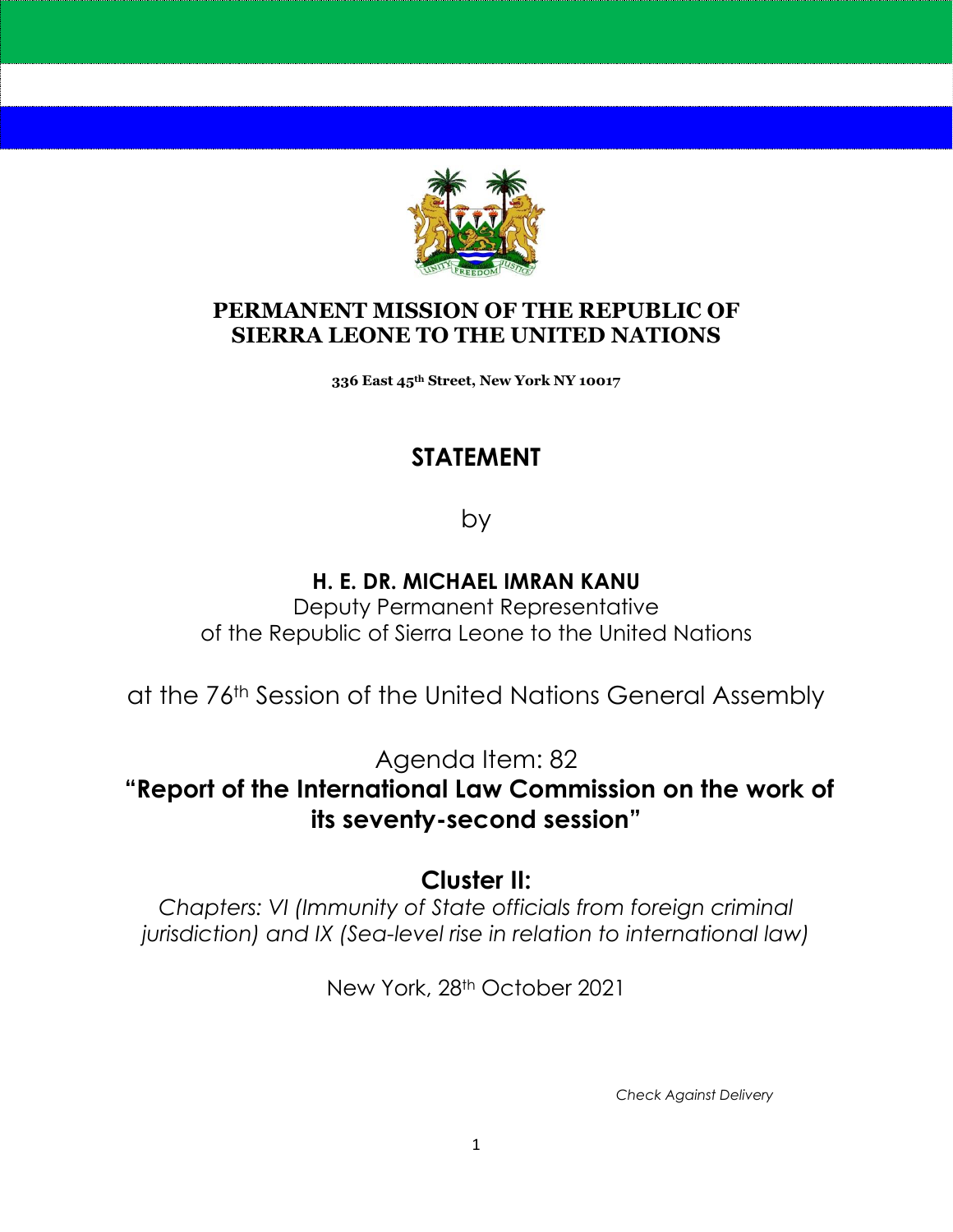# **Madam Chair,**

- **1.** My delegation is pleased to join the debate on the second cluster of topics on the agenda item "Report of the International Law Commission on the work of its seventysecond session", dealing with chapters: VI (Immunity of State officials from foreign criminal jurisdiction) and IX (Sealevel rise in relation to international law).
- **2.** On *"***Immunity of State officials from foreign criminal jurisdiction***",* Sierra Leone is pleased to note and welcomes the progress made by the Commission in the provisional adoption of six draft articles this session. Even though the Commission did not accomplish a first reading on the topic, we note that this is the most substantive progress the Commission has made in a single session with the adoption of the said six draft articles, to wit, **draft article 8 ante** (application of part 4), **draft article 8** (examination of immunity by the forum State), **draft article 9** (notification of the State of the official), **draft article 10** (invocation of immunity), **draft article 11** (waiver of immunity) and **draft article 12** (requests for information).
- **3.** Sierra Leone accordingly commends the Commission and Special Rapporteur, **Prof. Concepcion Escobar-Hernandez**  of Spain, particularly for her extensive work in the submission of her eight substantive report, with proposals for two final draft articles (**draft article 17** on settlement of disputes and **draft article 18** on the relationship with international tribunals), both of which have been referred to the Drafting Committee.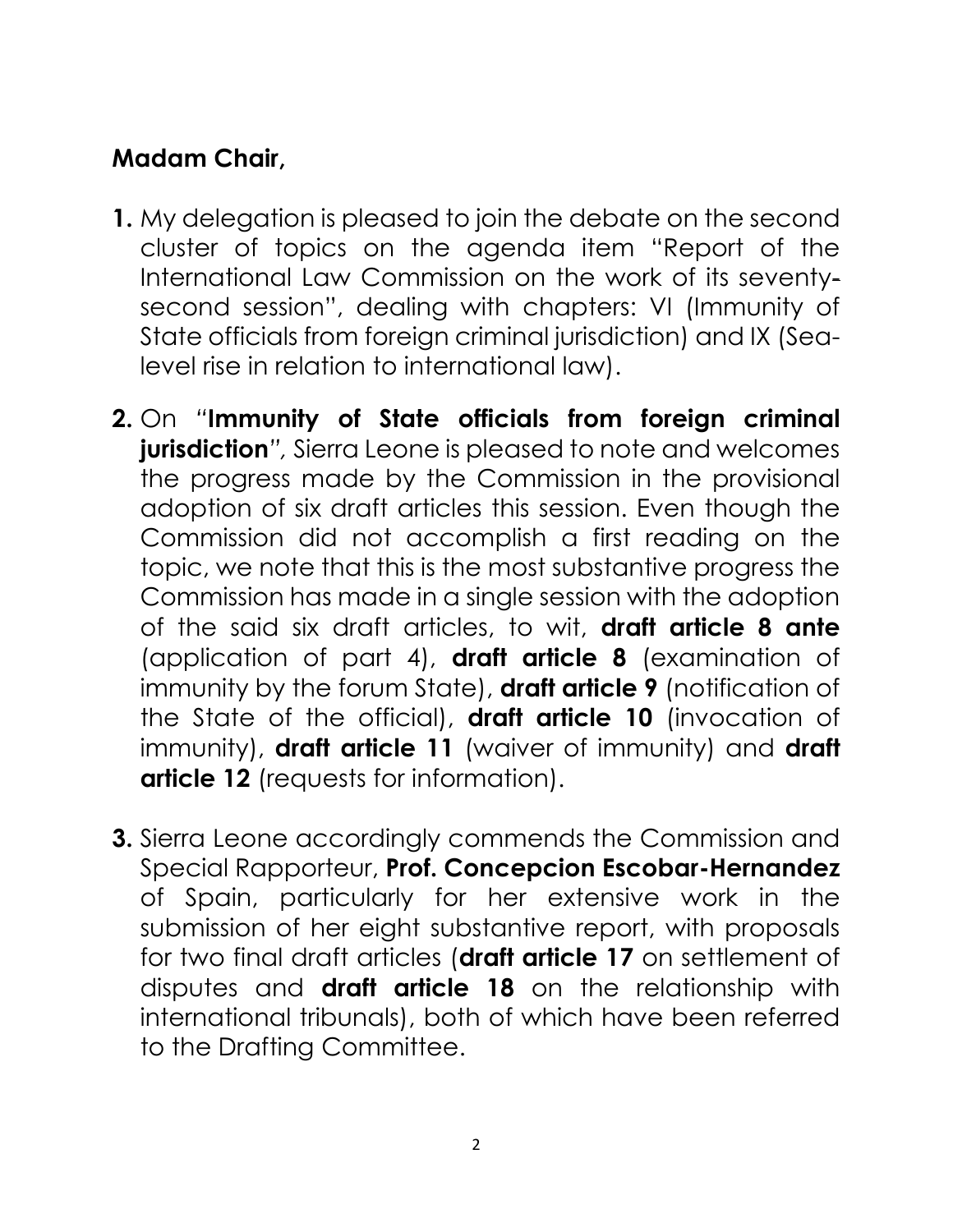- **4.** We note that the eight report examines the following:
	- **a.** the relationship between the immunity of State officials from foreign criminal jurisdiction and international criminal tribunals;
	- **b.** considered a mechanism for the settlement of disputes between the forum State and the State of the official; and
	- **c.** considered the issue of good practices that could help to solve the problems that arise in practice in the process of determining and applying immunity.
- **5.** We take note of the delicate and complex nature of the immunities topic, with strong interest from States since it was added to the program of work in 2007. Sierra Leone looks forward to the completion of the first reading of the topic this quinquennium, so that States can comment on the full set of draft articles, since the Special Rapporteur's plan of work on the topic has been completed. We, however, wish in a preliminary nature to make the observation on the significant developments concerning procedural safeguards, in relation to the immunity of State officials. We observe that the objective, in all the draft articles adopted this year, seems to have been to find a balance between the interests of the forum State seeking information and the State of the official.
- **6.** Sierra Leone deems the focus on addressing procedural safeguards, as appropriate. We therefore note with interest the decision on the adoption of **draft Article 8 ante**, providing that the procedural provisions and safeguards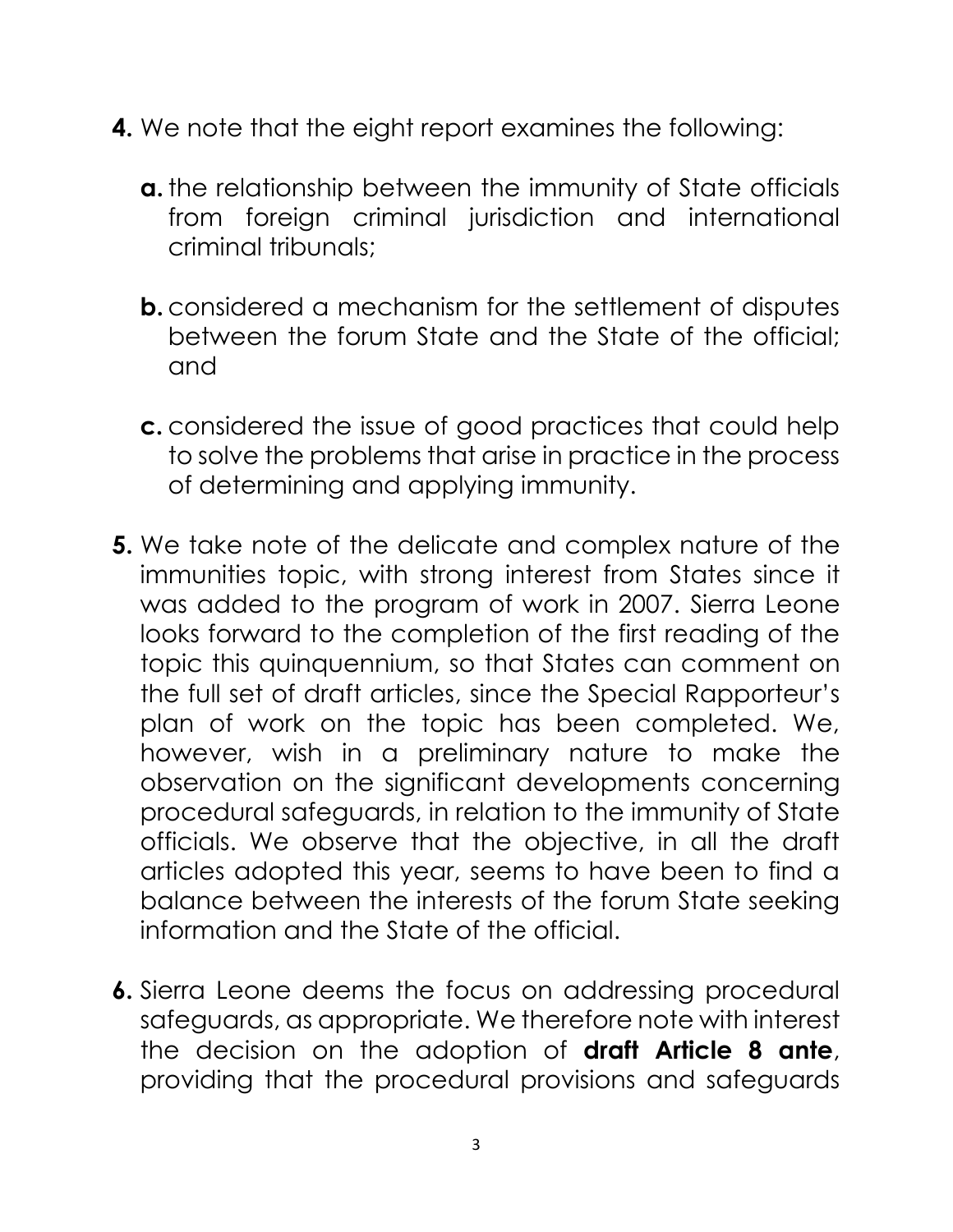shall be applicable to "any criminal proceedings against a foreign State official, current or former", covering draft articles contained in Part Two and Part Three, covering the determination of whether immunity applies or does not apply; and **draft article 7**.

**7.** Sierra Leone concludes on the immunities topic by adding our voice to the call for the Commission to find a path, the way forward on the topic. Much like the Sixth Committee in our debates on the products of the Commission, the Commission would need to overcome the divergent views of its members on **draft article 7**, and also consider the question of inviolability and the outstanding definitions in **draft article 2** (formerly draft article 3).

# **Madam Chair,**

- **8.** On "*Sea-level rise in relation to international law*", Sierra Leone welcomes the progress made this session by the Commission. We commend the Commission, the Study Group, and its Co-Chairs, in particularly the two Co-Chairs on issues related to the law of the sea, namely **Mr. Bogdan Aurescu** of Romania and **Prof. Nilüfer Oral** of Turkey, for their extensive work on the first **issues paper** on the topic and the **preliminary bibliography**.
- **9.** We note that the Commission finally had the opportunity to discuss the first issues paper addressing, inter alia:
	- **a.** the possible legal effects of sea-level rise on the baselines and outer limits of the maritime spaces that are measured from the baselines, including an analysis of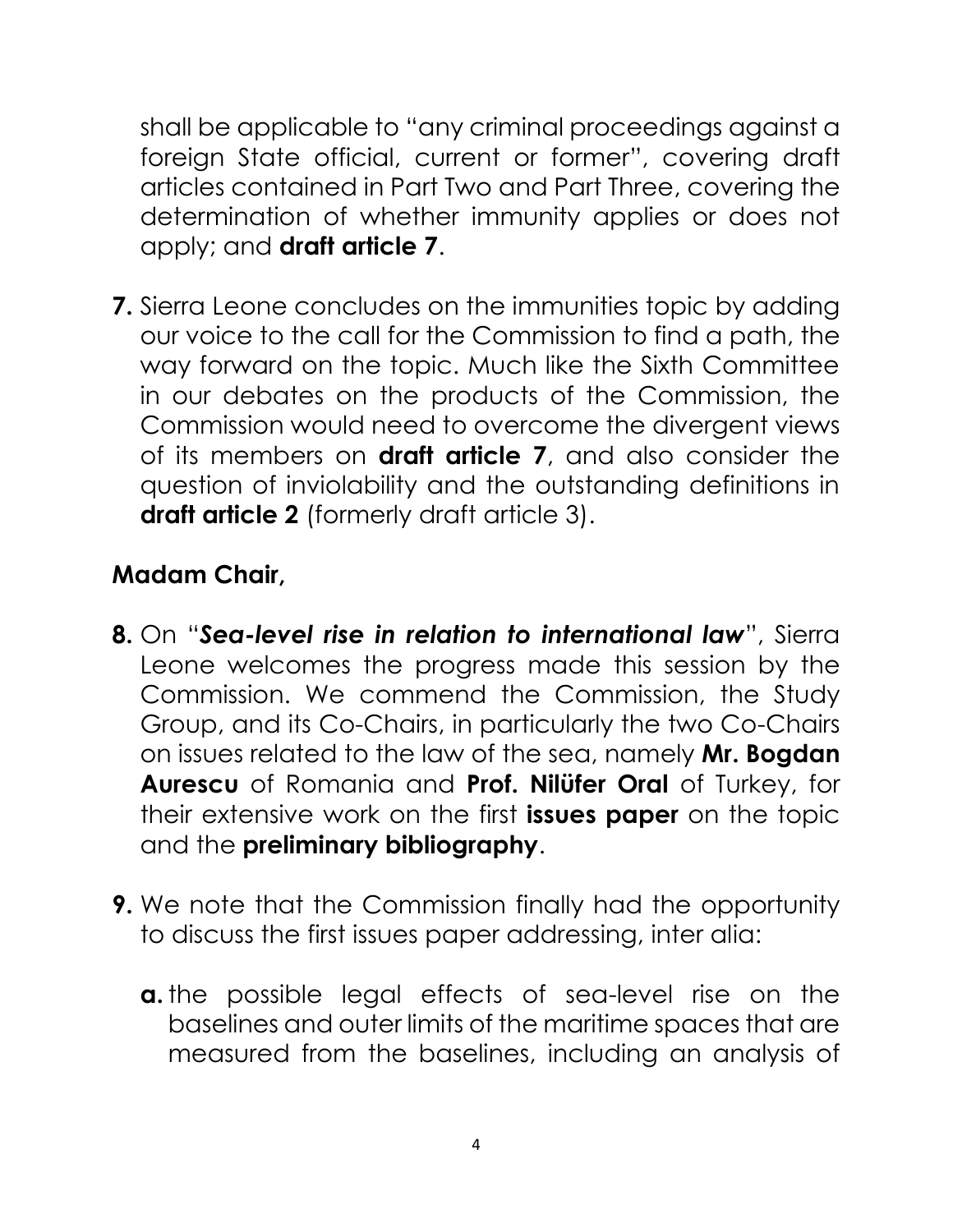the effects of the ambulation of the baselines as a result of sea-level rise;

- **b.** the possible legal effects of sea-level rise on maritime delimitations, as well as on the issue of whether sea-level rise constituted a fundamental change of circumstances, in accordance with article 62, paragraph 2, of the 1969 Vienna Convention on the Law of Treaties;
- **c.** the possible legal effects of sea-level rise on the baselines and outer limits of the maritime spaces measured from the baselines, as well as on maritime delimitations, effected either by agreement or by adjudication, as presented in paragraphs 104 and 141 of the first issues paper;
- **d.** the potential legal consequences of the landward shift of a newly drawn baseline due to sea-level rise, and the impact of sea-level rise on the legal status of islands, rocks and low tide elevations;
- **e.** the possible consequences on the rights and jurisdiction of the coastal State, as well as third party States, in established maritime zones where maritime zones shift because part of the internal waters become territorial sea, part of the territorial sea becomes contiguous zone and/or exclusive economic zone, and part of the exclusive economic zone becomes high seas;
- **f.** the case of an archipelagic State where, due to the inundation of small islands or drying reefs, the existing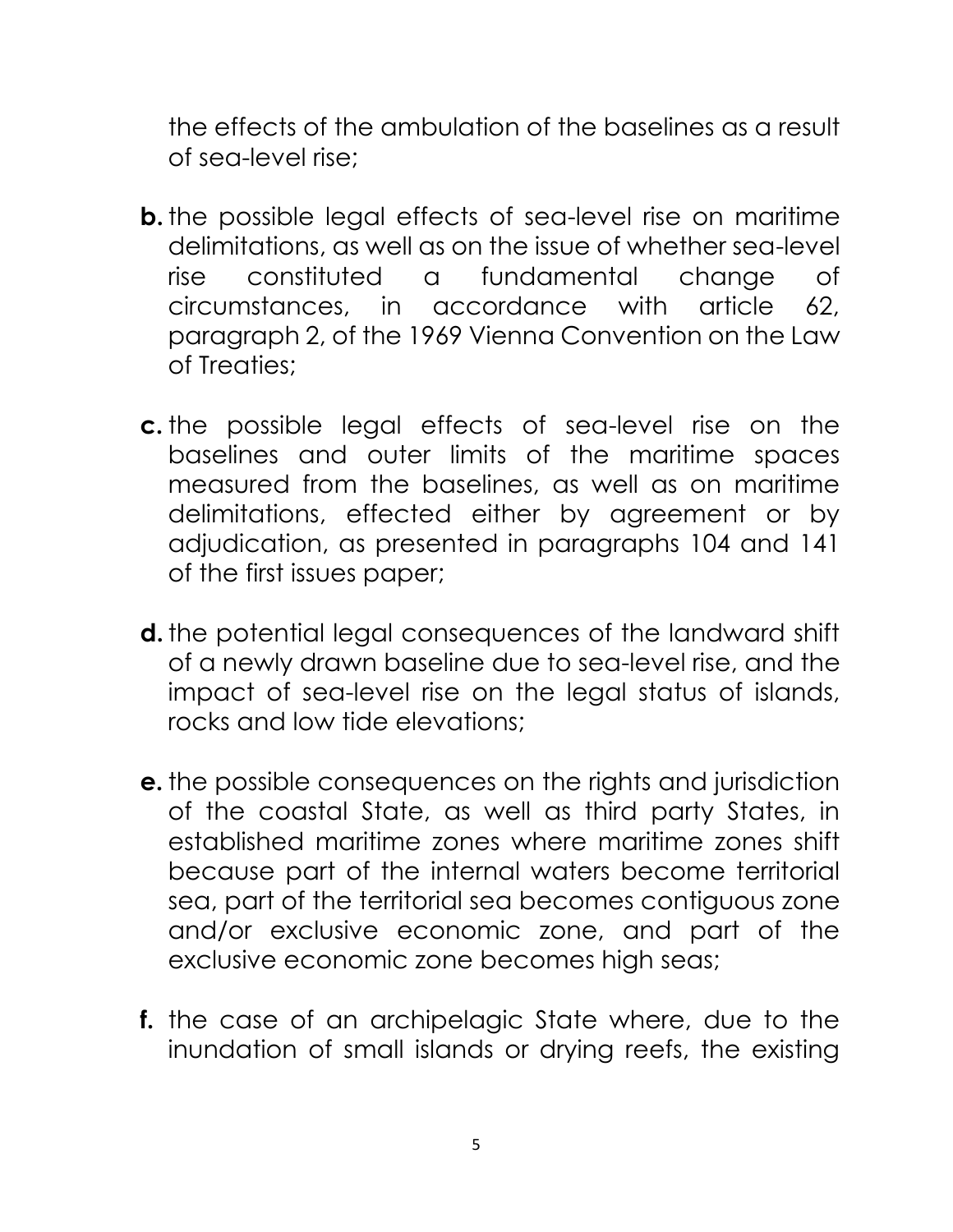archipelagic baselines could be impacted, potentially resulting in the loss of archipelagic baseline status; and

- **g.** the status of islands and rocks under article 121 of the United Nations Convention on the Law of the Sea and the potential significant consequences of being reclassified as a rock due to sea-level rise, possibly becoming a rock that "cannot sustain human habitation or economic life of their own" under article 121, paragraph 3, of the Convention.
- **10.** Sierra Leone notes that the Commission, itself, took note of the joint oral report of the Co-Chairs of the Study Group at its 27 July 2021 meeting.
- **11.** Turning to the preliminary bibliography, and while we make no value determination in welcoming the efforts of the Co-Chairs, we will repeat our general call for inclusivity and full representation of the diverse sources of juristic contributions reflective of the contemporary international law community. It is in this regard that we take note and commend the presentation of Co-Chair **Prof. Yacouba Cisse** of Côte d'Ivoire "*on the practice of African States regarding maritime delimitation*". Whilst agreeing with the view that maritime delimitation is an important issue for costal States, including costal African States, Sierra Leone will study further the presentation as contained in the report (A/76/10), specifically on:
	- **a.** The outcome of the survey, stated thus: "while there was some African legislative and constitutional practice on baselines and maritime borders, such practice was diverse. As such, it was not possible to infer the existence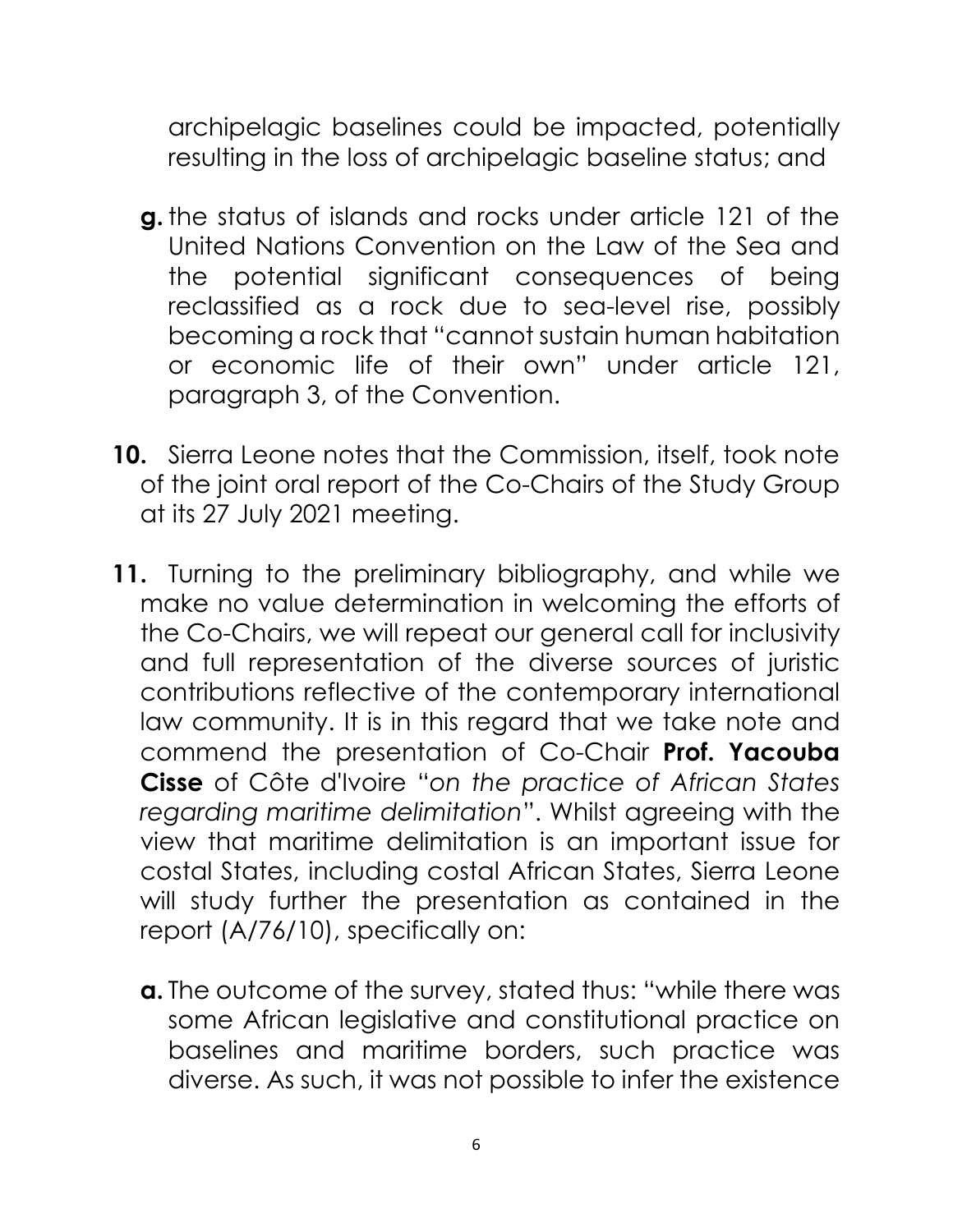of *opinio juris* in favour of or against permanent or ambulatory baselines or maritime boundaries. There was no generalized African practice since the geography of the coasts varied, such that the justification for the use of baselines, tide (high or low), ambulatory or permanent lines was dependent on the general configuration of the coasts"; and

- **b.** The view of the Co-Chair, and for the reason given therein, that "the application of principles of public international law in the African context could favour fixed baselines or permanent maritime boundaries".
- **12.** In building on this view, Sierra Leone takes this opportunity to recall with interest, the 78<sup>th</sup> Conference of the International Law Association resolution 5/2018 (adopted in 2018), and the Pacific Islands Forum, "Declaration on Preserving Maritime Zones in the Face of Climate Change-Related Sea-Level Rise" (6 August 2021), in the context of studies or instruments evidencing the emergency of State practice in line with the Co-Chair's view on fixed baselines or permanent maritime boundaries outside of Africa.
- **13.** We note the divergent views on "the need for stability, security, certainty and predictability, and the need to preserve the balance of rights and obligations between coastal States and other States". We further note with interest that the Study Group welcomed the suggestion that the meaning of "legal stability" although needing further clarification, seems to suggest "the need to preserve the baselines and outer limits of maritime zones",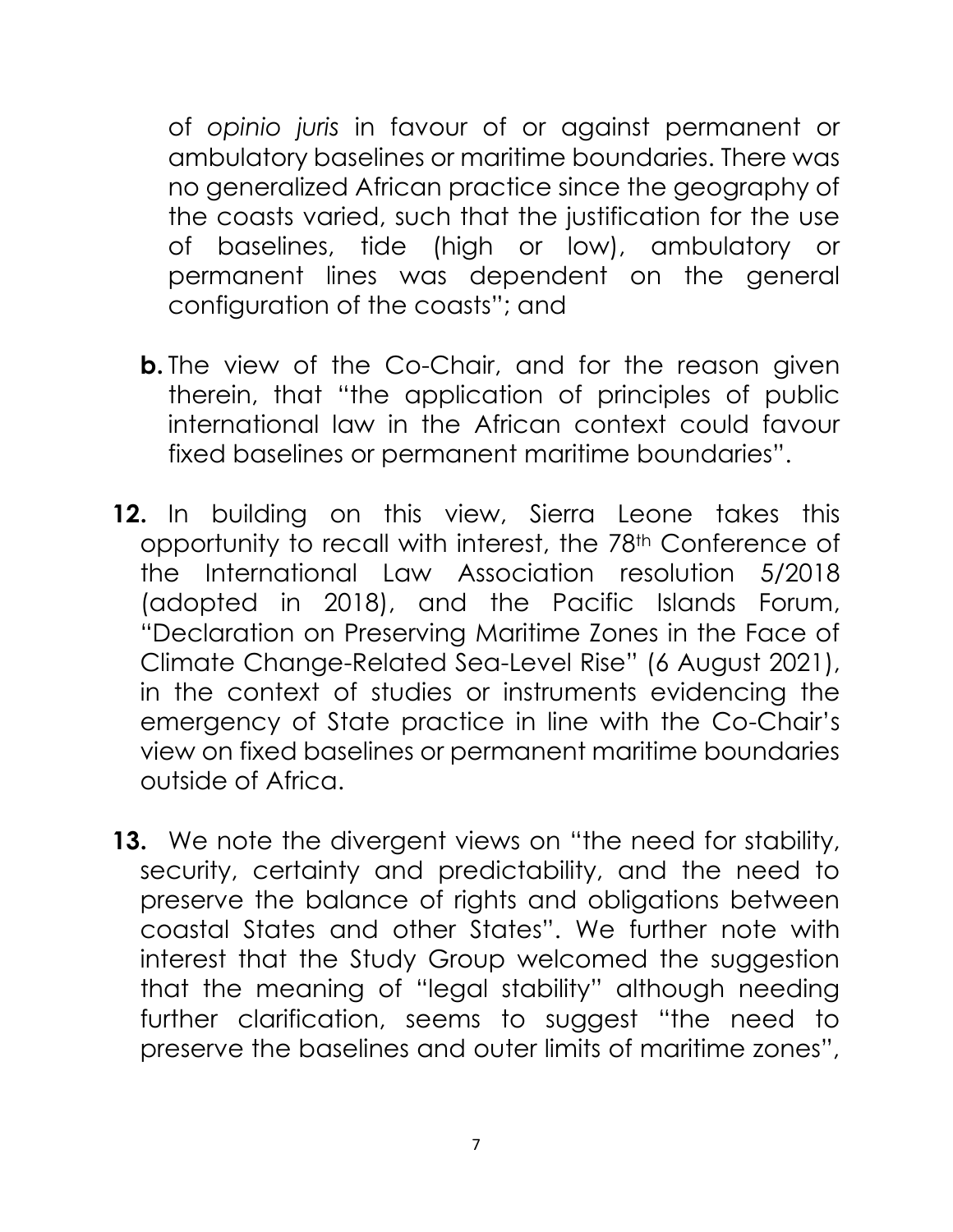in the views expressed by Member States in the Sixth Committee.

- **14.** As a general assessment of the Commission's discussion on the first issues paper, Sierra Leone appreciates that the Commission has fully recognize the legitimate concerns expressed by States on sea-level rise, together with the need to approach the topic in full appreciation of its urgency. Undeniably, the topic poses an immense challenge of understanding and seeking solutions to the complex legal and technical issues it raises. With their attendant human dimension, the appreciation of the interest of the Member States by the Commission can only be commended.
- **15.** On the future programme of work, we look forward to the Study Group addressing issues related to statehood and to the protection of persons affected by sea-level rise, under the co-chairpersonship of **Prof. Patrícia Galvão Teles** of Portugal and **Prof. Juan José Ruda Santolaria** of Peru, who will prepare a second issues paper as a basis for the discussion in the Study Group at the 73rd session of the Commission. We note that the Study Group has expressed the intention to finalize a substantive report on the topic by the end of the present quinquennium, consolidating the results of the work undertaken during the 72nd and 73rd sessions of the Commission.
- **16.** In closing, **Madam Chair,** allow me also to reference the views that have been expressed in the Sixth Committee in welcoming the decision of the Commission to place the topic "**Subsidiary means for the determination of rules of international law**", on its long-term programme of work in